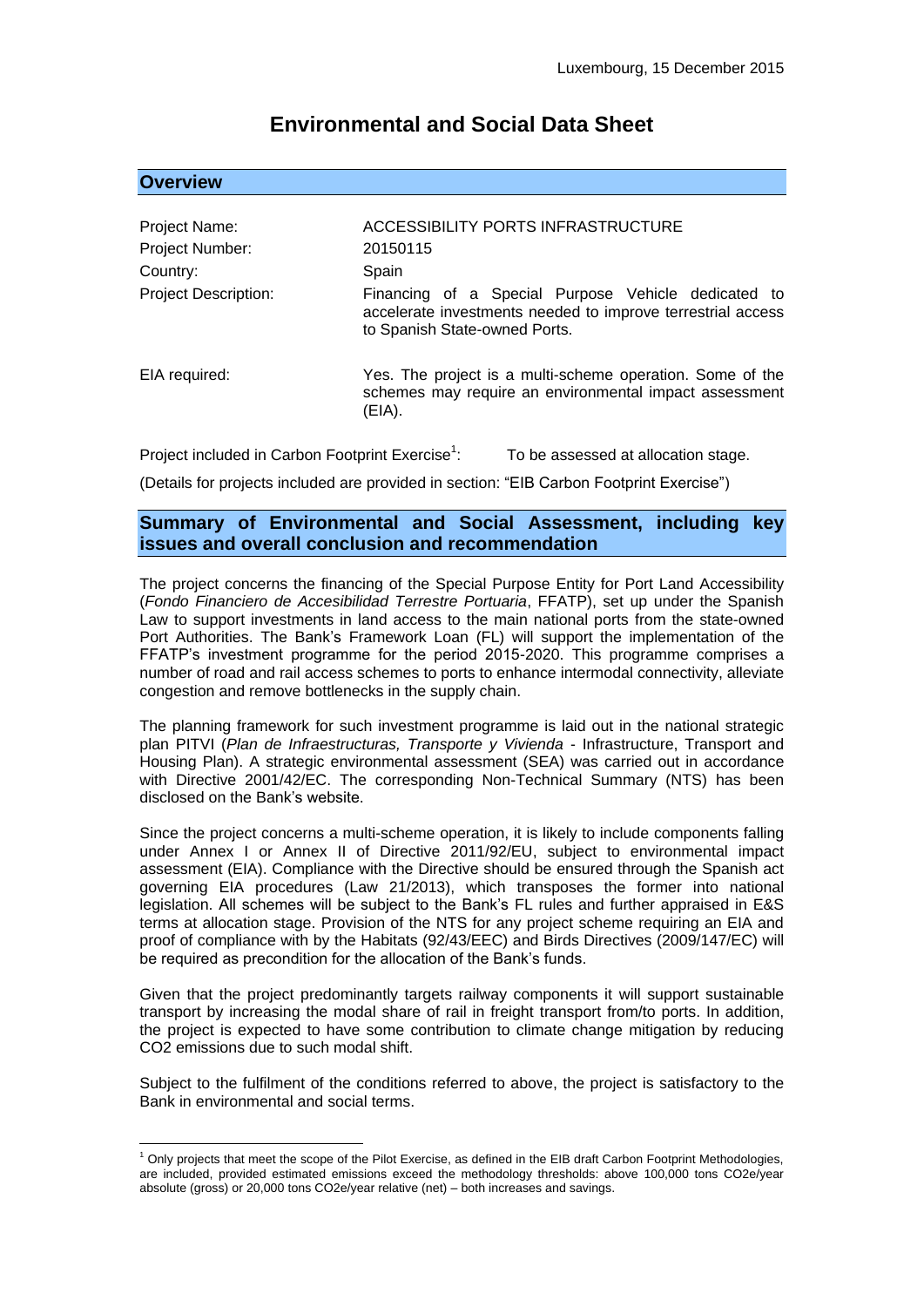# **Environmental and Social Assessment**

#### **Environmental Assessment**

### **Compliance with applicable Environmental Legislation**

Spanish legislation has transposed the relevant EU Directives including EIA Directive 2011/92/EU, Habitats Directive 92/43/EEC and Birds Directive 2009/147/EC. The latest amendment of the national act on EIA procedures (Law 21/2013) entered into force on 9<sup>th</sup> December 2013. Under such law, the Ministry of Agriculture and the Environment (*Ministerio de Agricultura y Medio Ambiente*, MAGRAMA) is the Competent Authority for EIA approvals.

SEA for the PITVI was carried out in accordance with the Directive 2001/42/EC, transposed into the Spanish Law 9/2006, dated on 28th April 2006. The Competent Authority provided the environmental consent in December 2014 and the plan was subsequently approved by the MdF in May 2015.

As per the provisions of the Spanish State Ports and Merchant Shipping Act (RDL 2/2011, *texto refundido de la Ley de Puertos del Estado y de la Marina Mercante*), the Master Plan (*Plan Director de Infraestructuras*, PDI) of each Port Authority (Final Beneficiaries of the FL) should include all necessary environmental studies. In addition, the national act on SEA requires the PDI itself to be subject to SEA procedures.

The legal framework described above should ensure that new construction and upgrading road and rail schemes included in the project will be subject to EIA as and when required by the provisions of the Directive 2011/92/EU.

Compliance with the Habitats and Birds Directives will be reviewed at allocation stage on a case-by-case basis. In particular, the implementation of the assessment procedures required under Art. 6(3) and Art. 6(4) of the Habitats Directive will be verified.

#### **Environmental Impacts**

By improving land access to the main ports in Spain, the project will enhance efficiency of their supply chain, making the national port system more competitive and attractive to the market. Moreover, the investment programme in port accessibility supported by the Bank's financing is remarkably biased in favour of rail investments, thus incentivizing modal shift from road to rail transport. Both factors will contribute to a more sustainable transport system in the country.

In line with other linear infrastructure projects, the main residual negative impacts of the project include conversion and permanent loss of land; additional noise, vibration and visual; severance and involuntary resettlement. The impacts of the project at construction stage should be short-lived and reversible, at a level which is deemed acceptable. Compliance of the national EIA procedure with the Directive 2011/92/EU ensures that adequate measures are put in place to reduce, mitigate or manage negative impacts. Notwithstanding, the Bank's Services, as part of the allocation procedure, will receive and review the relevant documentation submitted by the Promoter for each scheme.

# **EIB Carbon Footprint Exercise**

Annual emissions shall be estimated for each project allocation and reported on the corresponding Environmental and Social Data Sheet if applicable.

# **Social Assessment**

No social issues have been identified at this stage. All social aspects will be reviewed at allocation stage.